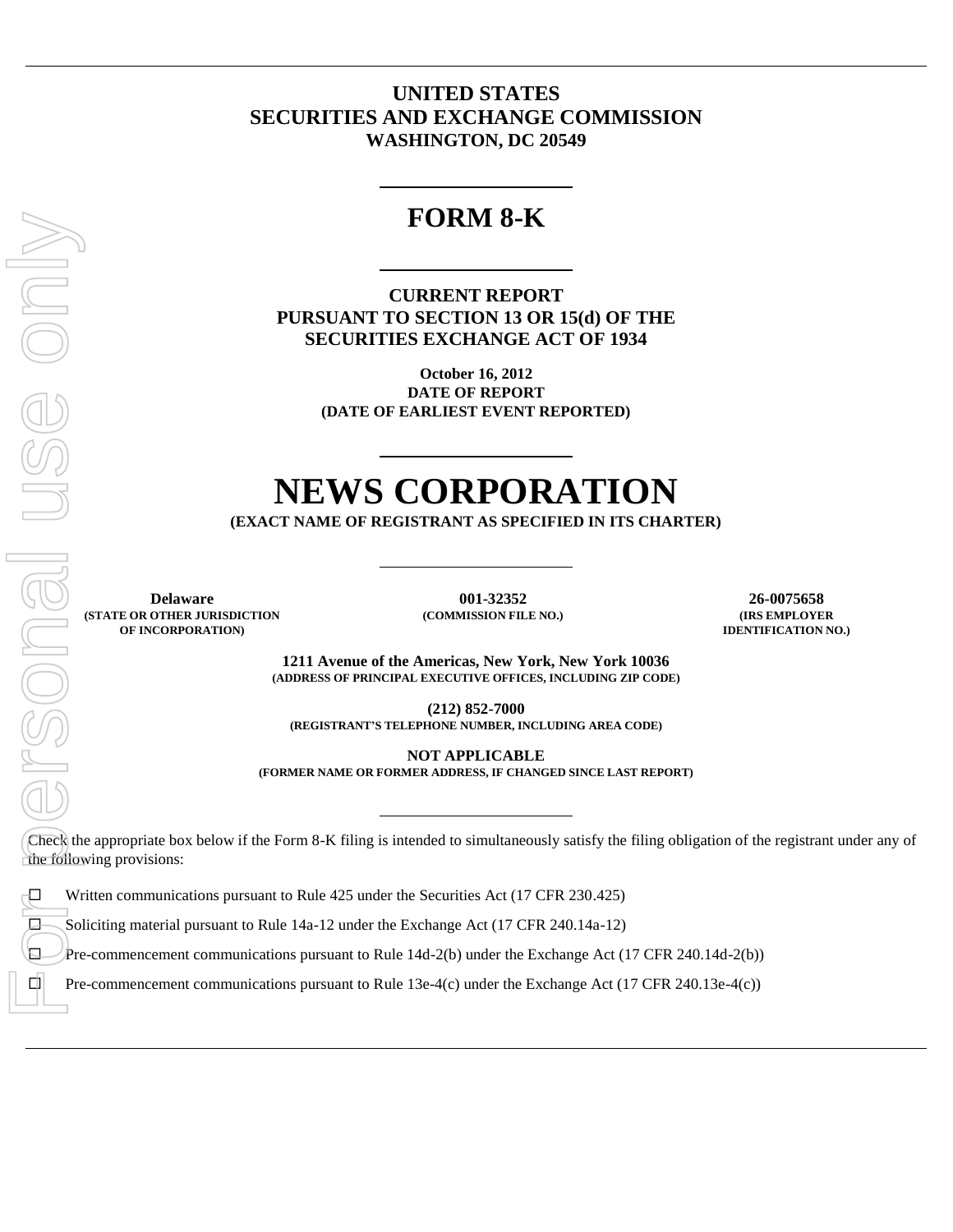### **ITEM 5.07 SUBMISSION OF MATTERS TO A VOTE OF SECURITY HOLDERS**

News Corporation (the "Company") held its Annual Meeting of Stockholders (the "Annual Meeting") on October 16, 2012. A brief description of the matters voted upon at the Annual Meeting and the results of the voting on such matters is set forth below.

Proposal 1: The following individuals were elected as directors:

Е

| Name                                      |                          | For                                                                                         | <b>Against</b>                                                                                                                                                                                                                                   | Abstain     | <b>Broker Non-Votes</b> |
|-------------------------------------------|--------------------------|---------------------------------------------------------------------------------------------|--------------------------------------------------------------------------------------------------------------------------------------------------------------------------------------------------------------------------------------------------|-------------|-------------------------|
| José María Aznar                          |                          | 502,171,304                                                                                 | 11,192,800                                                                                                                                                                                                                                       | 1,901,679   | 14,381,780              |
| Natalie Bancroft                          |                          | 403,624,066                                                                                 | 106,106,195                                                                                                                                                                                                                                      | 5,535,522   | 14,381,780              |
| Peter L. Barnes                           |                          | 499,808,570                                                                                 | 13,556,528                                                                                                                                                                                                                                       | 1,900,685   | 14,381,780              |
| James W. Breyer                           |                          | 503,389,086                                                                                 | 9,945,940                                                                                                                                                                                                                                        | 1,930,757   | 14,381,780              |
| <b>Chase Carey</b>                        |                          | 503,271,795                                                                                 | 8,623,145                                                                                                                                                                                                                                        | 3,370,843   | 14,381,780              |
| Elaine L. Chao                            |                          | 504,823,672                                                                                 | 8,539,312                                                                                                                                                                                                                                        | 1,902,799   | 14,381,780              |
| David F. DeVoe                            |                          | 461,410,851                                                                                 | 48,349,689                                                                                                                                                                                                                                       | 5,505,243   | 14,381,780              |
| Viet Dinh                                 |                          | 502,549,703                                                                                 | 10,797,815                                                                                                                                                                                                                                       | 1,918,265   | 14,381,780              |
| Sir Roderick I. Eddington                 |                          | 454,676,964                                                                                 | 58,733,944                                                                                                                                                                                                                                       | 1,854,875   | 14,381,780              |
| Joel I. Klein                             |                          | 496,562,384                                                                                 | 16,806,546                                                                                                                                                                                                                                       | 1,896,853   | 14,381,780              |
| James R. Murdoch                          |                          | 423,426,114                                                                                 | 86,340,339                                                                                                                                                                                                                                       | 5,499,330   | 14,381,780              |
| K. Rupert Murdoch                         |                          | 487,496,875                                                                                 | 18,391,767                                                                                                                                                                                                                                       | 9,377,141   | 14,381,780              |
| Lachlan K. Murdoch                        |                          | 406,293,104                                                                                 | 107,159,836                                                                                                                                                                                                                                      | 1,812,843   | 14,381,780              |
| Álvaro Uribe                              |                          | 509,755,810                                                                                 | 3,603,606                                                                                                                                                                                                                                        | 1,906,367   | 14,381,780              |
| http://www.newscorp.com/corp_gov/bc.html. |                          | the fiscal year ending June 30, 2013 passed and was voted upon as follows:                  | Committees of the Board. The current membership of each of the Committees of the Board can be found at<br>Proposal 2: A proposal to ratify the selection of Ernst & Young LLP as the Company's independent registered public accounting firm for |             |                         |
|                                           | For:                     |                                                                                             |                                                                                                                                                                                                                                                  | 518,005,758 |                         |
|                                           | Against:                 |                                                                                             |                                                                                                                                                                                                                                                  | 9,732,804   |                         |
|                                           | Abstain:                 |                                                                                             |                                                                                                                                                                                                                                                  | 1,909,001   |                         |
|                                           | <b>Broker Non-Votes:</b> |                                                                                             |                                                                                                                                                                                                                                                  | 0           |                         |
|                                           |                          |                                                                                             |                                                                                                                                                                                                                                                  |             |                         |
|                                           |                          |                                                                                             | Proposal 3: A proposal to approve, on an advisory, nonbinding basis, executive compensation passed and was voted upon as follows:                                                                                                                |             |                         |
|                                           | For:                     |                                                                                             |                                                                                                                                                                                                                                                  | 371,552,875 |                         |
|                                           | Against:                 |                                                                                             |                                                                                                                                                                                                                                                  | 140,387,969 |                         |
|                                           | Abstain:                 |                                                                                             |                                                                                                                                                                                                                                                  | 3,324,939   |                         |
|                                           | <b>Broker Non-Votes:</b> |                                                                                             |                                                                                                                                                                                                                                                  | 14,381,780  |                         |
| upon) as follows:                         |                          |                                                                                             | Proposal 4: A stockholder proposal to adopt a policy that the Chairman of the Board of Directors be an independent director was voted                                                                                                            |             |                         |
|                                           | For:                     |                                                                                             |                                                                                                                                                                                                                                                  | 156,615,065 |                         |
|                                           | Against:                 |                                                                                             |                                                                                                                                                                                                                                                  | 356,720,056 |                         |
|                                           | Abstain:                 |                                                                                             |                                                                                                                                                                                                                                                  | 1,930,662   |                         |
|                                           | <b>Broker Non-Votes:</b> |                                                                                             |                                                                                                                                                                                                                                                  | 14,381,780  |                         |
|                                           |                          | Proposal 5: A stockholder proposal to adopt simple majority vote was voted upon as follows: |                                                                                                                                                                                                                                                  |             |                         |
|                                           |                          |                                                                                             |                                                                                                                                                                                                                                                  |             |                         |
|                                           | For:                     |                                                                                             |                                                                                                                                                                                                                                                  | 59.277.700  |                         |

| For:                     | 518,005,758 |
|--------------------------|-------------|
| Against:                 | 9,732,804   |
| Abstain:                 | 1,909,001   |
| <b>Broker Non-Votes:</b> |             |

| For:                     | 371,552,875 |
|--------------------------|-------------|
| Against:                 | 140.387.969 |
| Abstain:                 | 3,324,939   |
| <b>Broker Non-Votes:</b> | 14.381.780  |

| For:                     | 156,615,065 |
|--------------------------|-------------|
| Against:                 | 356,720,056 |
| Abstain:                 | 1,930,662   |
| <b>Broker Non-Votes:</b> | 14,381,780  |

| For:                     | 59,277,700  |
|--------------------------|-------------|
| Against:                 | 453,722,581 |
| Abstain:                 | 2,265,502   |
| <b>Broker Non-Votes:</b> | 14,381,780  |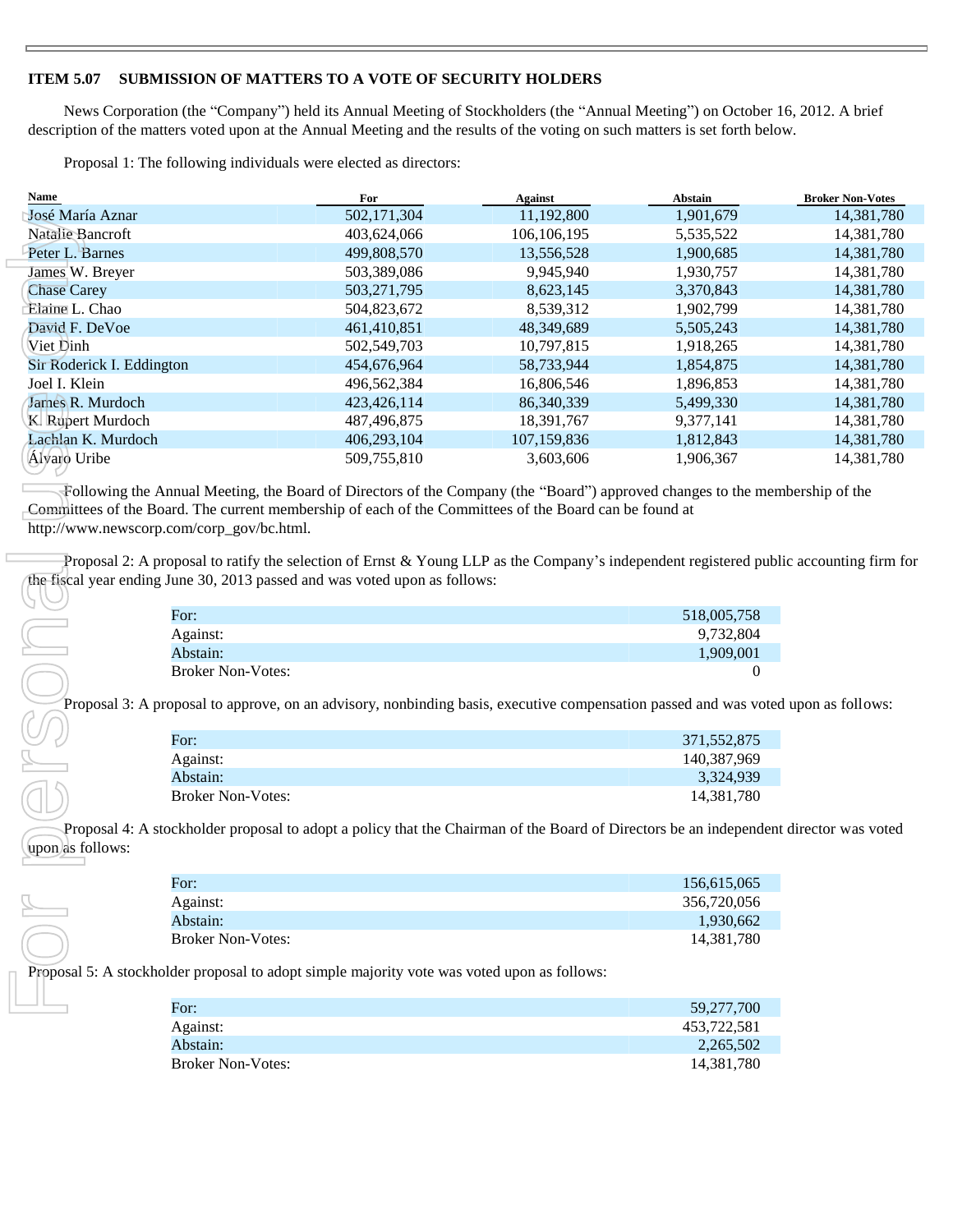Proposal 6: A stockholder proposal to eliminate the Company's dual class capital structure was voted upon as follows:

| For:                     | 147,859,882 |
|--------------------------|-------------|
| Against:                 | 365,441,125 |
| Abstain:                 | 1,964,776   |
| <b>Broker Non-Votes:</b> | 14,381,780  |